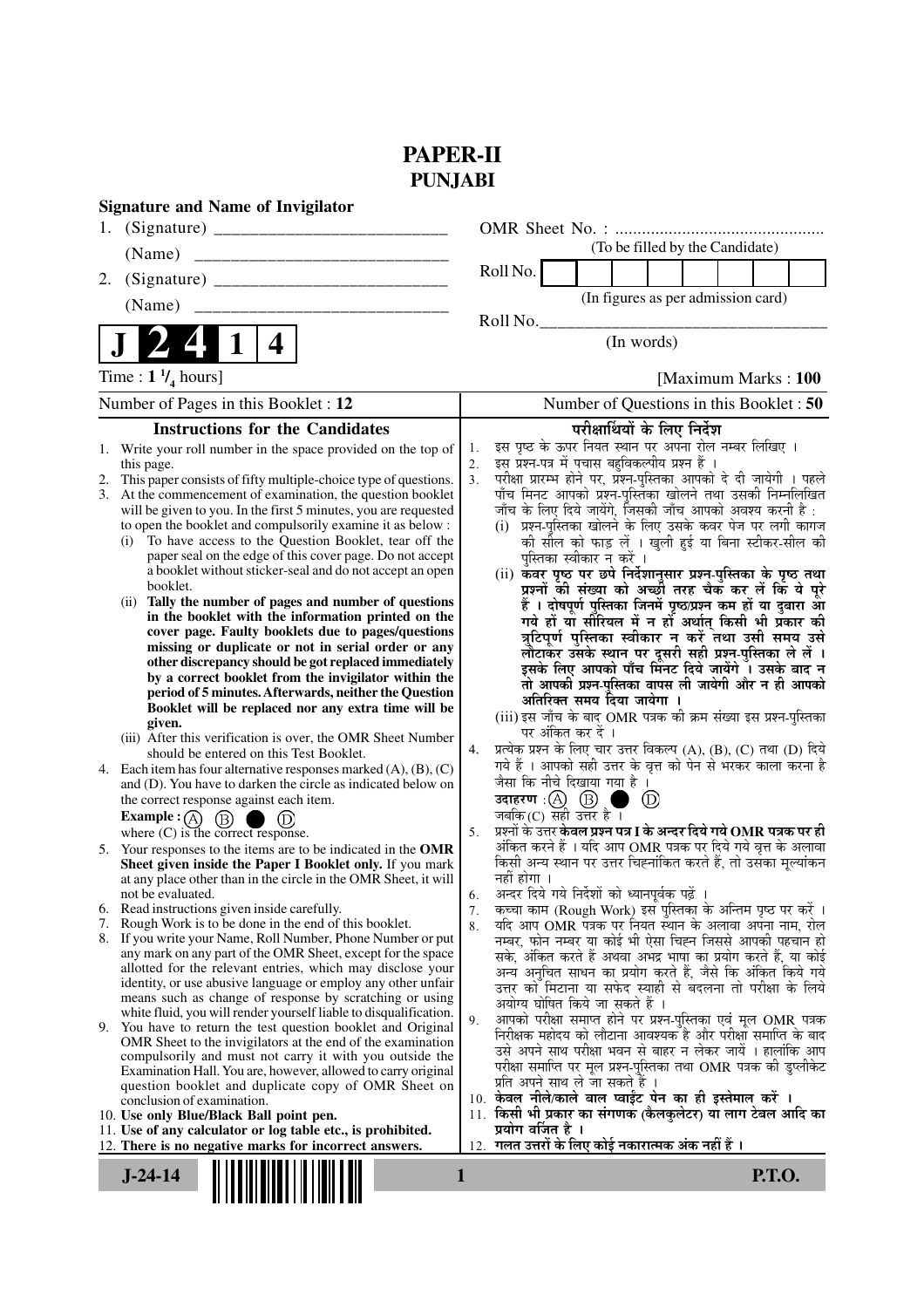### **PUNJABI**  ਪੰਜਾਬੀ **Paper-II**  ਪਸ਼ਨ ਪੱਤਰ-**II**

- **Note :** This paper contains **fifty (50)** objective type questions, each question carrying **two (2)** marks. Attempt **all** the questions.
- <mark>ਨੋਟ : ਇਸ ਪ੍ਰਸ਼ਨ ਪੱਤਰ ਵਿਚ <mark>ਪੰਜਾਹ (50</mark>) ਬਹੁ-ਵਿਕਲਪੀ ਪ੍ਰਸ਼ਨ ਹਨ । ਹਰੇਕ ਪ੍ਰਸ਼ਨ ਦੇ **ਦੋ (2)** ਅੰਕ ਹਨ ।</mark> ਸਭ ਪਸ਼ਨਾਂ ਦੇ ਉੱਤਰ ਦਿਓ ।
- 1. ਪੂਰਬੀ ਪੰਜਾਬੀ ਵਿਚ ਸੂਰ ਹੈ ਕਿਉਂਕਿ
	- $(A)$  ਇਸ ਦਾ ਸੋਤ ਭਾਰਤੀ-ਆਰੀਆ ਭਾਸ਼ਾ  $\hat{A}$
	- $(B)$  ਇਸ ਦਾ ਸੋਤ ਵੈਦਿਕ ਭਾਸ਼ਾ ਹੈ
	- (C) ਇਸ ਵਿਚ ਸਫੋਦੀ ਧੁਨੀਆਂ ਹਨ
	- (D) ਇਸ ਵਿਚ ਅਘੋਸ਼ ਸਹਾਪ੍ਰਾਣ ਧੁਨੀਆਂ ਹਨ
- 2. ਨਾਸਿਕਤਾ ਦਾ ਧਨੀ-ਪਵਰਗ ਹੈ :
	- $(A)$  ਅਖੰਡੀ
	- $(B)$  ਕੋਮਲ ਤਾਲਵੀ
	- $(C)$  ਖੰਡੀ
	- $(D)$ ਂ ਕੰਠੀ ਤੇ ਕੋਮਲ ਤਾਲਵੀ
- 3. **ਵਰਨਰ ਤੇ ਗ੍ਰਾਸਮੈਨ ਦਾ ਸੰਬੰਧ ਹੈ** :
	- $(A)$  ੳਪਭਾਸ਼ਾ-ਵਿਗਿਆਨ ਨਾਲ
	- $(B)$  ਭਾਸ਼ਾ-ਸ਼ਾਸਤਰ ਨਾਲ
	- $(C)$  ਸਮਾਜ ਭਾਸ਼ਾ-ਵਿਗਿਆਨ ਨਾਲ
	- $(D)$ ਾਨੀ-ਪਰਿਵਰਤਨ ਨਾਲ
- 4. ਬਹੁਵਚਨ, ਦੂਜਾ ਪੂਰਖ ਲਈ ਸਹਾਇਕ ਕ੍ਰਿਆ ਜੱਟ ਹਨ $\cdot$  $(A)$  ਸਾਂ/ਸੀ  $(B)$  ਸੋ/ਸਨ
	- (C)  $\overrightarrow{H}$  /  $\overrightarrow{H}$  (D)  $\overrightarrow{H}$  /  $\overrightarrow{H}$
- 5. **ਧੁਨੀ-ਵਿਗਿਆਨ ਅਤੇ ਧੁਨੀ-ਵਿਓਂਤ ਦੇ ਅੰਤ**ਰ ਦੇ ਆਧਾਰ ਹਨ $\cdot$ 
	- $(A)$  ਉਚਾਰਨੀ ਤੇ ਸ਼ਵਣੀ
	- $(B)$  ਅਮਰਤਨ ਤੇ ਸਮਰਤਨ
	- $(C)$  ਧੁਨੀ ਅਤੇ ਧੁਨੀ-ਗ੍ਰਾਮ
	- $(D)$  ਧੁਨੀ-ਨਿਯਮ ਅਤੇ ਧੁਨੀ-ਪਰਿਵਰਤਨ
- **6.** (A) ਕਥਨ : ਹਰ ਭਾਸ਼ਾ ਦੀ ਬਣਤਰ ਤੇ ਵਰਤੋਂ ਵਿਚ ਬਦਲਾਅ ਹੁੰਦਾ ਰਹਿੰਦਾ **ਹੈ** ਪਰ ਇਹ ਬਦਲਾਅ ਭਾਸ਼ਾ ਦੇ ਮਲ ਜੱਸੇ <u>ਤੇ ਦੇਰ ਨਾਲ ਅਸਰ ਪਾਉਂਦਾ ਹੈ ।</u>
	- **(R)** ਕਾਰਨ : ਕਿਉਂਕਿ ਭਾਸ਼ਾ ਦੀ ਵਿਆਕਰਨ ਸਥਿਰ ਰਹਿੰਦੀ ਹੈ. ਇਸ ਕਰਕੇ ਲੰਬਾ ਚਿਰ ਇਸ ਤੇ ਕੋਈ ਅਸਰ ਨਹੀਂ ਪੈਂਦਾ ।

ਉਪਰੋਕਤ ਵਿਚੋਂ ਕਿਹੜਾ ਸਹੀ ਹੈ :

- $(A)$  (A) ਅਤੇ  $(R)$  ਦੋਵੇਂ ਗ਼ਲਤ ਹਨ
- $(B)$  (A) ਠੀਕ ਹੈ, (R) ਆਂਸ਼ਿਕ ਠੀਕ ਹੈ
- (C)  $(A)$  ਅਤੇ  $(R)$  ਦੋਵੇਂ ਆਂਜ਼ਿਕ ਠੀਕ ਹਨ
- (D)  $(A)$  ਅਤੇ  $(R)$  ਦੋਵੇਂ ਠੀਕ ਹਨ

**Paper-II** J-24-14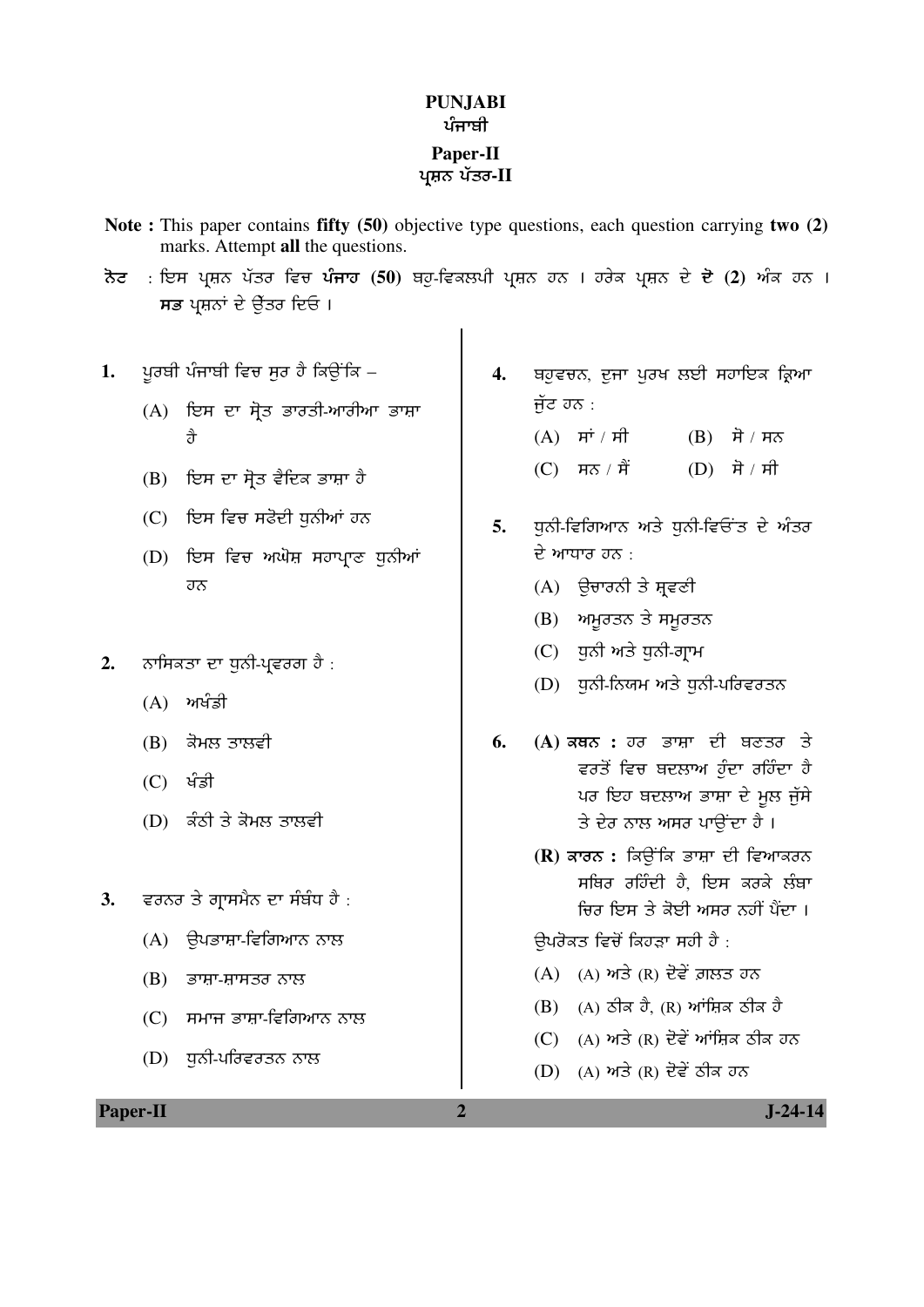| 7. |                          | ਸੂਚੀ-I                  |                         |                          | ਸੂਚੀ-II                               | 10. | ਅਗਰ,                                  |
|----|--------------------------|-------------------------|-------------------------|--------------------------|---------------------------------------|-----|---------------------------------------|
|    |                          |                         | a. ਪਰਿਵਰਤਨ              |                          | 1. ਧੁਨੀਗ੍ਰਾਮ-                         |     | (A)                                   |
|    |                          | ਦਿਸ਼ਾਵਾਂ                |                         |                          | ਵਿਗਿਆਨ                                |     | (B)                                   |
|    |                          |                         | b. <i>ਅੰਤਰ-ਕੇਂਦ੍ਰਿਤ</i> |                          | 2. ਰੂਪਗ੍ਰਾਂਮ-<br>ਵਿਗਿਆਨ               |     | (C)<br>(D)                            |
|    |                          |                         |                         |                          | c. ਸ਼੍ਰੇਣੀ-ਰੱਖਿਅਕ 3. ਵਾਕ-ਵਿਗਿਆਨ       |     |                                       |
|    |                          |                         |                         |                          | d. ਨਿਖੜਵੇਂ ਲੱਛਣ 4. ਅਰਥ-ਵਿਗਿਆਨ         | 11. | ਮਿਸ਼੍ਰਿਤ                              |
|    | ਉਪਰੋਕਤ ਦਾ ਸਹੀ ਮੇਲਾਨ ਹੈ : |                         |                         |                          |                                       |     | (A)                                   |
|    |                          | $\rm{a}$                | $\mathbf b$             | $\mathbf{C}$             | $\mathbf d$                           |     | (B)                                   |
|    | $(A)$ 1                  |                         |                         | $2 \quad 3$              | $\overline{4}$                        |     |                                       |
|    |                          | (B) 3 4                 |                         | $\overline{\phantom{a}}$ | $\overline{\phantom{0}}$ 1            |     | (C)                                   |
|    | $(C)$ 4                  |                         | $3\qquad 2$             |                          | $\mathbf{1}$                          |     | (D)                                   |
|    |                          | $(D)$ 2                 | $\overline{4}$          | $\overline{3}$           | $\mathbf{1}$                          |     |                                       |
| 8. |                          | ਧੁਨੀਆਂ ਹਨ :             |                         |                          | ਪੰਜਾਬੀ ਵਿਚ ਸ਼ ਤੇ ਲ਼ ਕਿਸ ਪ੍ਰਭਾਵ ਵਾਲੀਆਂ | 12. | a. L                                  |
|    |                          | (A) ਪੰਜਾਬੀ ਤੇ ਫ਼ਾਰਸੀ    |                         |                          |                                       |     | b. G<br>L                             |
|    |                          | (B) ਵੈਦਿਕ ਤੇ ਪੰਜਾਬੀ     |                         |                          |                                       |     | c. L                                  |
|    |                          | (C) ਹਿੰਦੀ ਤੇ ਪੰਜਾਬੀ     |                         |                          |                                       |     | S <sub>0</sub><br>S <sub>0</sub>      |
|    |                          |                         | (D) ਸੰਸਕ੍ਰਿਤ ਤੇ ਫ਼ਾਰਸੀ  |                          |                                       |     | d. S <sub>0</sub><br>$\overline{\ln}$ |
| 9. |                          |                         |                         |                          | ਸਮਾਜ-ਭਾਸ਼ਾ ਵਿਗਿਆਨ ਦਾ ਸੰਬੰਧ ਹੈ :       |     | ਉਪਰੋਕ                                 |
|    |                          |                         | $(A)$ ਖੇਤਰੀ ਵੰਡ ਨਾਲ     |                          |                                       |     |                                       |
|    |                          | (B) ਸਮਾਜਕ ਦਰਜਾ ਬੰਦੀ ਨਾਲ |                         |                          |                                       | (A) |                                       |
|    |                          | $(C)$ ਵਸੋਂ ਦੀ ਵੰਡ ਨਾਲ   |                         |                          |                                       |     | (B)                                   |
|    |                          | (D) ਇਲਾਕੇ ਤੇ ਭੂਗੋਲ ਨਾਲ  |                         |                          |                                       |     | (C)                                   |
|    |                          |                         |                         |                          |                                       |     | (D)                                   |

- .<br>ਭੂਮਨ ਸੰਕਲਪ ਦਾ ਸੰਬੰਧ ਹੈ : ਭਾਸ਼ਾ-ਸ਼ਾਸਤਰ ਨਾਲ <u>ਸੰਰਚਨਾਤਮਕ ਭਾਸ਼ਾ-ਵਿਗਿਆਨ ਨਾਲ</u> ਰੂਪਾਂਤਰੀ ਭਾਸ਼ਾ-ਵਿਗਿਆਨ ਨਾਲ
	- ਸ਼ੈਲੀ-ਵਿਗਿਆਨ ਨਾਲ
- ।<br>5 ਵਾਕ ਦੀ ਬਣਤਰ ਵਧੇਰੇ ਠੀਕ ਹੈ :
	- ਸਾਰੇ ਸਵਾਧੀਨ ਉਪਵਾਕ
	- ਇਕ ਪਰਾਧੀਨ ਉਪਵਾਕ ਤੇ ਇਕ ਸਵਾਧੀਨ ਉਪਵਾਕ
	- ਪਰਾਧੀਨ ਤੇ ਸਵਾਧੀਨ ਉਪਵਾਕ
	- ਸਵਾਧੀਨ ਉਪਵਾਕ ਤੇ ਕਈ ਪਰਾਧੀਨ ਉਪਵਾਕ

# **12.** ÓÞ°Û-**I** ÓÞ°Û-**II**

- anguage  $1.$  R.H. Robins
- ieneral inguistics 2. M.A.K. Halliday
- anguage as ocial emiotics 3. Bloomfield
- ocionguistics 4. R.A. Hudson

 $\overline{\mathbf{x}}$ ਤ ਦਾ ਕਿਹੜਾ ਕ੍ਰਮ ਸਹੀ ਹੈ :

|     | a                          | b | $\mathbf c$ | d |
|-----|----------------------------|---|-------------|---|
| (A) | $\overline{4}$             | 2 | 1           | 3 |
| (B) | $\overline{\phantom{0}}^2$ | 3 | 4           |   |
| (C) | $\overline{1}$             | 4 | 3           | 2 |
| (D) | $\overline{\mathbf{3}}$    | 1 | 2           |   |

 **J-24-14 3 Paper-II**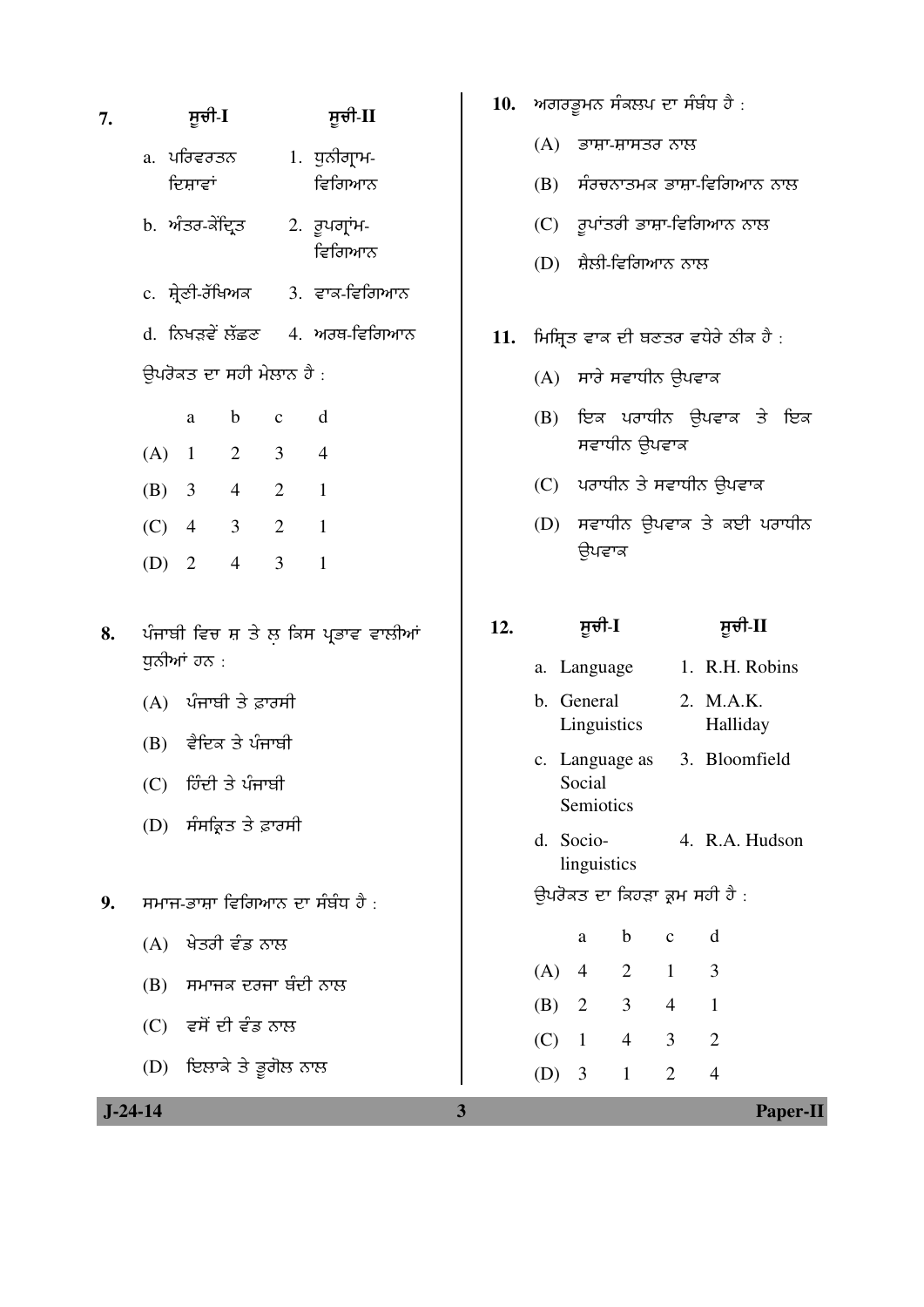| 13. | ਸੂਚੀ-I                                                      | ਸੂਚੀ-II                                              | 15.                     | ਉੱਤਰ-ਸੰਰਚਨਾਵਾਦੀ ਅਧਿਐਨ ਪ੍ਰਣਾਲੀ ਦੀ<br>ਮੁੱਖ ਪ੍ਰਵਿਰਤੀ ਹੈ :                                      |  |  |
|-----|-------------------------------------------------------------|------------------------------------------------------|-------------------------|---------------------------------------------------------------------------------------------|--|--|
|     | A<br>a.<br>Descriptive<br>Grammar of<br>Puadhi              | 1. H.S. Gill                                         |                         | (A) ਪਾਠ, ਪ੍ਰਵਚਨ ਤੇ ਵਿਚਾਰਧਾਰਾ<br>(B) ਪਾਠ, ਸੰਰਚਨਾ ਤੇ ਪ੍ਰਸੰਗ                                   |  |  |
|     | b. A<br>Comparative<br>Phonology of<br>Hindi and<br>Punjabi | 2. J.S. Puar                                         | 16.                     | (C) ਪਾਠ, ਬੁਣਤੀ ਤੇ ਅੰਤਰ-ਪਾਠ<br>(D) ਪਾਠ, ਵਿਰਚਨਾ ਤੇ ਸੰਚਾਰ<br>ਮੌਖਿਕ ਅਤੇ ਲਿਖਿਤ ਸਾਹਿਤ ਵਿਚ ਅੰਤਰ ਦਾ |  |  |
|     | c. Punjabi Verb: 3. Vidya<br>Form and                       | <b>Bhaskar</b>                                       |                         | ਮੁੱਖ ਆਧਾਰ ਹੈ :<br>$(A)$ ਲਿਖਣ-ਵਿਧੀ                                                           |  |  |
|     | Function<br>d. A Reference                                  | Arun<br>4. B.S. Sandhu                               |                         | ਪੇਸ਼ਕਾਰੀ-ਵਿਧੀ<br>(B)                                                                        |  |  |
|     | Grammar of                                                  |                                                      |                         | ਸੰਬੋਧਨ-ਵਿਧੀ<br>(C)                                                                          |  |  |
|     | Punjabi<br>ਉਪਰੋਕਤ ਦਾ ਕਿਹੜਾ ਕ੍ਰਮ ਸਹੀ ਹੈ :                    |                                                      |                         | ਪਾਠ-ਵਿਧੀ<br>(D)                                                                             |  |  |
|     | $\mathbf b$<br>a<br>$\overline{2}$<br>(A) 1                 | d<br>$\mathbf c$<br>$\overline{3}$<br>$\overline{4}$ | 17.                     | ਬਿਰਤਾਂਤ ਦੀ ਲਘੁਤਮ ਇਕਾਈ ਹੈ :                                                                  |  |  |
|     | 3<br>(B)<br>4                                               | $\overline{2}$<br>$\mathbf{1}$                       |                         | ਕਥਾਨਕ ਰੂੜ੍ਹੀ<br>(B)<br>ਮੋਟਿਫੀਮ<br>(A)                                                       |  |  |
|     | $(C)$ 3<br>$1 \quad 4$                                      | $\overline{2}$                                       |                         | (C) ਲੋਕ ਰੂੜੀ<br>(D)<br>ਕਥਾਨਕ                                                                |  |  |
|     | (D) 2 4 1                                                   | 3                                                    |                         |                                                                                             |  |  |
| 14. | ਇਲੈਕਟ੍ਰਾ ਸਨੋਗ੍ਰੰਥੀ ਦਾ ਸੰਬੰਧ ਹੈ :                            |                                                      |                         | 18. ਸਾਹਿਤ ਦੀ ਨਵੀਨਤਮ ਅਧਿਐਨ ਪ੍ਰਵਿਰਤੀ ਹੈ :                                                     |  |  |
|     | (A) ਪੁੱਤਰ ਦੀ ਮਾਂ ਪ੍ਰਤਿ ਖਿੱਚ                                 |                                                      |                         | ਅਭਿਆਚਾਰਕ ਸਾਰਥਕਤਾ<br>(A)                                                                     |  |  |
|     | (B) ਭੈਣ ਦੀ ਭਰਾ ਪ੍ਰਤਿ ਖਿੱਚ                                   |                                                      |                         | ਵਿਰਚਨਾਵਾਦੀ ਵਿਸ਼ਲੇਸ਼ਣ<br>(B)                                                                 |  |  |
|     | (C) ਪਿਤਾ ਦੀ ਧੀ ਪ੍ਰਤਿ ਖਿੱਚ                                   |                                                      |                         | ਚਿਹਨ-ਵਿਗਿਆਨਕ<br>(C)                                                                         |  |  |
|     | (D) ਧੀ ਦੀ ਮਾਂ ਪ੍ਰਤਿ ਖਿੱਚ                                    |                                                      |                         | ਮਨੋ-ਵਿਸ਼ਲੇਸ਼ਣਾਤਮਕ<br>(D)                                                                    |  |  |
|     | Paper-II                                                    |                                                      | $\overline{\mathbf{4}}$ | $J - 24 - 14$                                                                               |  |  |

- 15. ਉੱਤਰ-ਸੰਰਚਨਾਵਾਦੀ ਅਧਿਐਨ ਪ੍ਰਣਾਲੀ ਦੀ  $\check{y}$ ਖ ਪ੍ਰਵਿਰਤੀ ਹੈ :
	- (A) ਪਾਠ, ਪ੍ਰਵਚਨ ਤੇ ਵਿਚਾਰਧਾਰਾ
	- $(B)$  ਪਾਠ, ਸੰਰਚਨਾ ਤੇ ਪ੍ਰਸੰਗ
	- $(C)$  ਪਾਠ, ਥੁਣਤੀ ਤੇ ਅੰਤਰ-ਪਾਠ
	- $(D)$  ਪਾਠ, ਵਿਰਚਨਾ ਤੇ ਸੰਚਾਰ
- **6.** ਮੌਖਿਕ ਅਤੇ ਲਿਖਿਤ ਸਾਹਿਤ ਵਿਚ ਅੰਤਰ ਦਾ ਮੁੱਖ ਆਧਾਰ ਹੈ :
	- $(A)$  ਲਿਖਣ-ਵਿਧੀ
	- $(B)$  ਪੇਸ਼ਕਾਰੀ-ਵਿਧੀ
	- $(C)$  ਸੰਬੋਧਨ-ਵਿਧੀ
	- (D) ਪਾਠ-ਵਿਧੀ
- <mark>7. ਬਿਰਤਾਂਤ ਦੀ ਲਘੁਤਮ ਇਕਾਈ ਹੈ</mark> :
	- (A) ਕਥਾਨਕ ਰੂੜ੍ਹੀ  $(B)$  ਮੋਟਿਫੀਮ
	- $(C)$  ਲੋਕ ਰੁੜੀ  $(D)$  ਕਥਾਨਕ
- **8. ਸਾ**ਹਿਤ ਦੀ ਨਵੀਨਤਮ ਅਧਿਐਨ ਪ੍ਰਵਿਰਤੀ ਹੈ :
	- $(A)$  ਅਭਿਆਚਾਰਕ ਸਾਰਥਕਤਾ
	- $(B)$  ਵਿਰਚਨਾਵਾਦੀ ਵਿਸ਼ਲੇਸ਼ਣ
	- $(C)$  ਚਿਹਨ-ਵਿਗਿਆਨਕ
	- $(D)$ ਮਨੋ-ਵਿਸ਼ਲੇਸ਼ਣਾਤਮਕ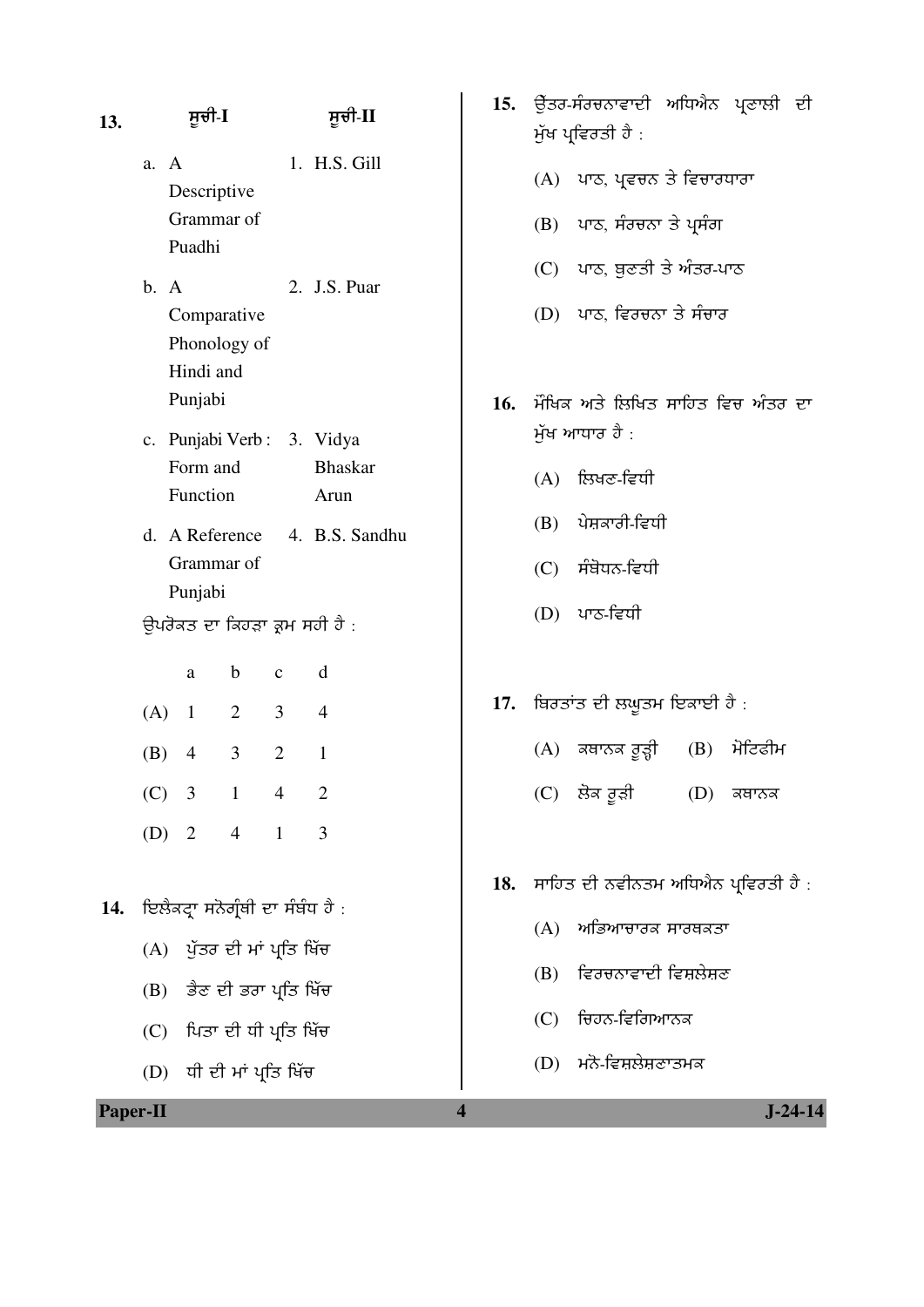- 19. ਪਾਰ-ਰਾਸ਼ਟ੍ਰੀਅਤਾ ਤੋਂ ਭਾਵ ਹੈ :
	- $(A)$  ਰਾਸ਼ਟਰੀ ਸਰਹੱਦਾਂ ਦੀ ਪਾਬੰਦੀ
	- $(B)$  ਰਾਸ਼ਟਰੀ ਸਰਹੱਦਾਂ ਤੋਂ ਸੁਤੰਤਰਤਾ
	- (C) ਗਲੋਬਲ ਚੇਤਨਾ ਪੱਧਰ
	- $(D)$  ਲੋਕਰਾਜੀ ਚੇਤਨਾ ਪੱਧਰ
- 20. **ਅਫਲਾਤੁਨੀ ਪਿਆਰ ਦਾ ਭਾਵ** ਹੈ :
	- $(A)$  ਸੰਸਾਰੀ ਪਿਆਰ ਸੰਦਰਤਾ ਦੀ ਸੱਚੀ ਪੂਜਾ ਹੈ
	- (B) ਪਿਆਰ ਦੀ ਪਵਿੱਤਰਤਾ ਸਰੀਰਕ ਪੇਮ ਤੋਂ ੳਪਜਦੀ ਹੈ
	- (C) ਪਿਆਰ ਵਿਚ ਪ੍ਰਾਪਤੀ ਨਾਲੋਂ ਪਛਾਣ ਜ਼ਰੂਰੀ ਹੈ
	- (D) ਸਰੀਰਕ ਪਿਆਰ ਦੀ ਅਵਸਥਾ ਵਿਚ <u>ਆਤਮਿਕ ਗਿਆਨ ਜ਼ਰੂਰੀ ਹੈ</u>

#### **21.** ÓÞ°Û-**I** ÓÞ°Û-**II**

- a. ਜਟਿਲ ਮਨੋਵੇਗਾਂ ਦਾ ਸੰਤੁਲਨ  $1.$  ਫਰਾਇਡ
- b. ਅਤਿਪਤ ਕਾਮ ਭਾਵਨਾ ਦੀ ੜਿਪਤੀ  $2.$  ਲੌਨਜਾਈਨਸ
- c. ਸਮਾਜਵਾਦੀ ਸੰਘਰਸ ਦੀ ਚੇਤਨਾ 3. ਆਈ.ਐ. ਿਚਰਡਜ
- d. ਪਸੱਨਤਾ ਤੇ ਪ੍ਰਰੇਨਾ  $4.$  ਕਾਰਲ ਮਾਰਕਸ

ਉਪਰੋਕਤ ਦਾ ਸਹੀ ਕ੍ਰਮ ਕਿਹੜਾ ਹੈ :

- a b c d (A) 3 1 4 2 (B) 3 4 2 1
	- (C) 2 1 3 4
	- (D) 4 3 2 1
- 22. (A) ਕਥਨ : ਵਿਰਚਨਾ ਵਿਧੀ ਦੁਆਰਾ ੂਰਚਨਾ-ਪਾਠ ਦੇ ਥੀਮੈਟਿਕ ਪਾਸਾਰਾਂ *ਦਾ* <u>ਨਿਕਟ ਵਿਸ਼ਲੇਸ਼ਣ ਤਾਂ ਕੀਤਾ ਹੀ ਜਾਂਦਾ</u> ਹੈ ਪਰ ਨਾਲ ਹੀ ਇਸ ਦੀਆਂ ਭਾਂਤੀਆਂ <u>ਤੇ ਤਰਕ-ਵਿਰੋਧਾਂ ਦੀ ਨਿਸ਼ਾਨਦੇਹੀ ਵੀ</u> ਕੀਤੀ ਜਾਂਦੀ ਹੈ ।
	- **(R)** ਕਾਰਨ : ਅਜੇਹਾ ਇਸ ਲਈ ਕਰਨਾ ਹੋਰ ਸੰਭਵ ਬਣ ਜਾਂਦਾ ਹੈ ਕਿਉਂਕਿ ਵਿਰਚਨਾਵਾਦੀ ਸਮੀਖਿਆ ਆਲੋਚਨ<u>ਾ</u> ਹੀ ਕਰਦੀ ਹੈ। ਪਰਾਲੋਚਨਾ ਨਹੀਂ ।

ਉਪਰੋਕਤ ਵਿਚੋਂ ਕਿਹੜਾ ਸਹੀ ਹੈ :

- $(A)$   $(A)$   $\exists$   $(R)$  ਦੋਵੇਂ ਸਹੀ ਹਨ
- $(B)$  (A) ਸਹੀ ਤੇ (R) ਗ਼ਲਤ ਹੈ
- $(C)$   $(A)$  ਤੇ  $(R)$  ਦੋਵੇਂ ਗ਼ਲਤ ਹਨ
- $(D)$   $(A)$  ਗ਼ਲਤ ਹੈ ਤੇ  $(R)$  ਸਹੀ ਹੈ

#### **23. ਕਿਹਤਾ ਕਥਨ ਸਹੀ ਹੈ** :

- $(A)$  ਪੰਜਾਬੀ ਕਿੱਸਿਆਂ ਵਿਚ ਸੁਫ਼ੀ ਰਹੱਸਵਾਦ ਨਾਲੋਂ ਪਰਾਭੌਤਿਕ ਸਰੋਕਾਰਾਂ ਦੀ ਹੀ ਸਥਾਪਨਾ ਹੋਈ
- $(B)$  ਪੰਜਾਬੀ ਕਿੱਸਿਆਂ ਵਿਚ ਪੰਜਾਬੀ <u>ਸਭਿਆਚਾਰ ਦਾ ਸਵੈਮਾਨ ਪੇਸ਼ ਹੋਇਆ ਹੈ</u>
- (C) ਪੰਜਾਬੀ ਕਿੱਸਿਆਂ ਦੀ ਰਚਨਾ ਬਹਜਨ <u>ਸੁਖਾਇ ਤੇ ਬਹੁਜਨ ਹਿਤਾਇ ਲਈ ਹੋਈ ਹੈ</u>
- (D) ਪੰਜਾਬੀ ਕਿੱਸਿਆਂ ਤੋਂ ਗਲਪ, ਬਿਰਤਾਂਤ ਤੇ ਹੋਰ ਕਥਾ-ਰੂਪ ਉਪਜੇ

 **J-24-14 5 Paper-II**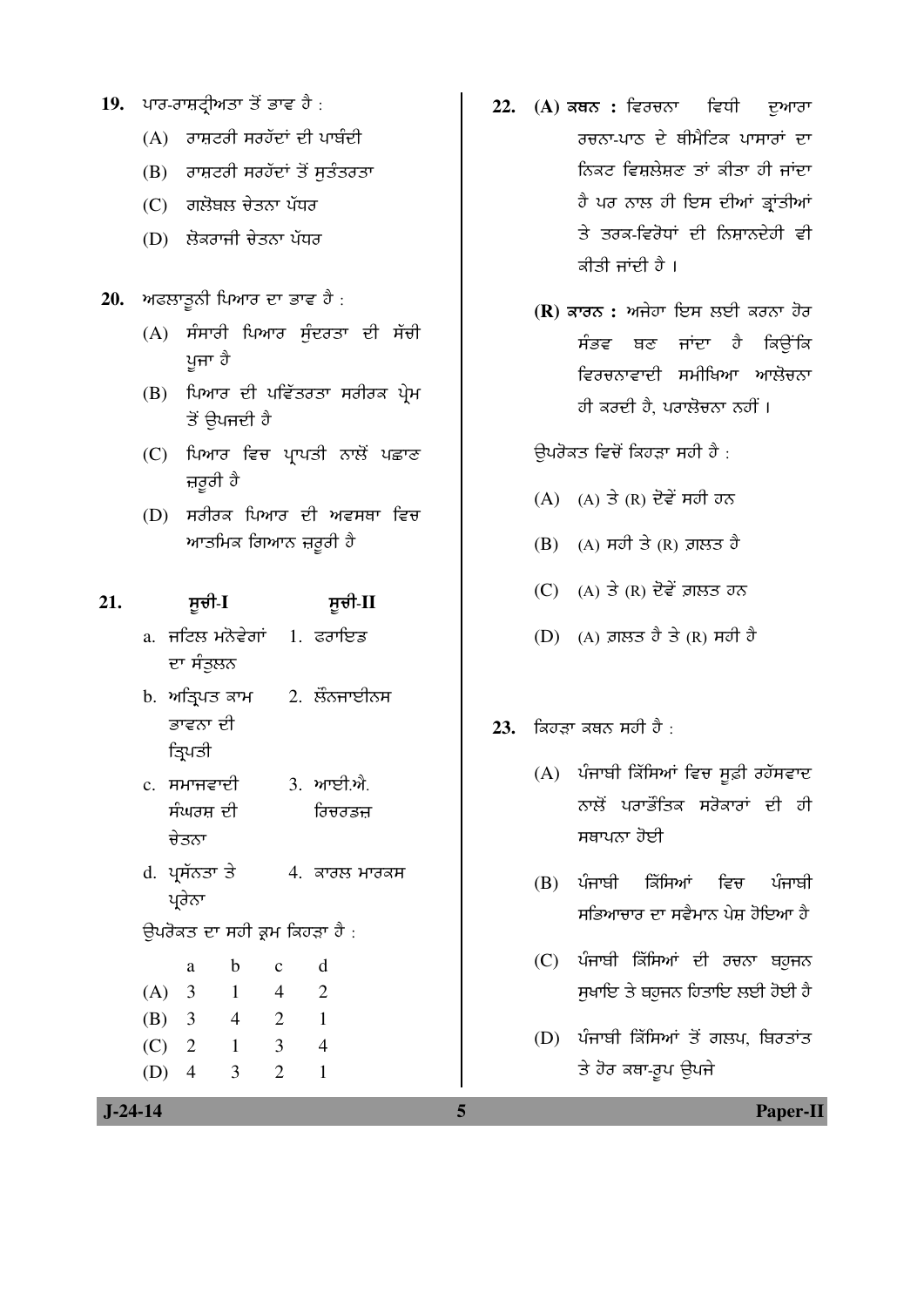- 24. ਗ਼ਜ਼ਲ ਕਾਵਿ-ਰੁਪ ਦੇ ਤਕਨੀਕੀ ਪੱਖ ਹਨ :
	- $(A)$  ਸ਼ਾਦਿਰ, ਮਕਤਾ, ਮਤਲਾ, ਰਦੀਫ਼
	- $(B)$  ਕਾਫ਼ੀਆ, ਸ਼ਿਅਰ, ਮਿਸਰਾ, ਮਕਤਾ
	- (C) ਕਾਫੀਆ, ਮਿਸਰਾ, ਮਤਲਾ, ਰਦੀਫ਼
	- $(D)$  ਮਿਸਰਾ, ਰਦੀਫ਼, ਸ਼ਿਅਰ, ਮਕਤਾ
- 25. ਕਿਹੜਾ ਜੁੱਟ ਸਹੀ ਹੈ :
	- $(A)$  ਪੀਅਰੇ ਮਾਸ਼ੇਹੀ : ਜਣਨਿਕ ਸੰਰਚਨਾਵਾਦ
	- $(B)$  ਜਾਰਜ ਲੁਕਾਚ : ਸਾਹਿਤ ਉਤਪਾਦਨ ਸ਼ਿਧਾਂਤ
	- (C) ਅਲਥਿਊਸ਼ੇਰ : ਸਮੱਸਿਆਕਾਰ
	- (D) ਲੁਸੀਅਨ ਗੋਲਡਮਾਨ : ਆਲੋਚਨਾਤਮਕ ਯਥਾਰਥਵਾਦ
- 26. **ਆਧੁਨਿਕ ਸੰਵੇਦਨਾ ਤੋਂ ਭਾਵ** ਹੈ :
	- (A) ਚੇਤਨਾ ਪ੍ਰਵਾਹ, ਪਦਾਰਥਵਾਦੀ ਰੂਚੀ,  $u$ ਰੰਪਰਾ-ਸਿਰਜੁਣ
	- (B) ਚੇਤਨਾ ਪ੍ਰਵਾਹ, ਯਥਾਰਥਵਾਦੀ ਰੁਚੀ, ਵਰਤਮਾਨ ਉਪਰ ਬਲ
	- (C) ਯਥਾਰਥਵਾਦੀ ਰੂਚੀ, ਵਰਤਮਾਨ ਉਪਰ ਬਲ, ਆਤਮ-ਕੇਂਦ੍ਰਿਤ ਰੁਚੀ
	- $(D)$  ਚੇਤਨਾ ਪ੍ਰਵਾਹ, ਪਰੰਪਰਾ ਸਿਰਜਣ, ਆਤਮ-ਕੇਂਦ੍ਰਿਤ ਰੂਚੀ
- 27. ਸੀਹਰਫ਼ੀ ਵਿਚ ਲਿਖੀਆਂ ਰਾਦੀਆਂ ਰਚਨਾਵਾਂ ਦਾ ਸਹੀ ਜੁੱਟ ਹੈ :
	- $(A)$  ਹੀਰਵਾਰਿਸ, ਸੱਸੀ ਹਾਸ਼ਮ
	- $(B)$  ਪੂਰਨ ਭਗਤ (ਕਾਦਰ ਯਾਰ), ਕਲਾਮ ਸਲਤਾਨ ਬਾਹੁ
	- $(C)$  ਸੋਹਣੀ ਫ਼ਜਲਸ਼ਾਹ, ਹੀਰ ਮੁਕਬਲ
	- $(D)$  ਹੀਰ ਦਮੋਦਰ, ਮਿਰਜ਼ਾ ਸਾਹਿਬਾਂ (ਪੀਲੂ)
- 28. **J**ook and Book and the process of the solid the set of the  $\alpha$ 
	- (A) ਪਰਮਾਰਥੀ ਦ੍ਰਿਸ਼ਟੀ, ਘਭੇਦਤਾ ਬੋਧ, ਵਿਸਮਾਦ
	- $(B)$  ਬੌਧਿਕ ਗਿਆਨ, ਪਾਰਲੌਕਿਕ ਦ੍ਰਿਸ਼ਟੀ, ਵਿਵੇਕ ਬੁੱਧ
	- $(C)$  ਅਧਿਆਤਮਕਿ ਗਿਆਨ, ਵਿਸਮਾਦ, ਕਾਰਣਤਾ
	- $(D)$  ਮੌਤ ਦੀ ਚੇਤਨਾ, ਆਦਰਸ਼ਵਾਦੀ ਸੋਚ, ਤਾਰਕਿਕਤਾ
- 29. **ਕਿਹੜਾ ਜੁੱਟ ਸਹੀ ਹੈ** :
	- $(A)$  ਰੋਮਾਂਸਵਾਦ : ਅਮ੍ਰਿਤਾ ਪ੍ਰੀਤਮ, ਮੋਹਨ ਸਿੰਘ, ਬਾਵਾ ਬਲਵੰਤ
	- $(B)$  ਯਥਾਰਥਵਾਦ : ਸੰਤ ਸਿੰਘ ਸੇਖੋਂ, ਧਨੀ ਰਾਮ ਚਾੜਿਕ, ਸੰਤੋਖ ਸਿੰਘ ਧੀਰ
	- $(C)$  ਪ੍ਰਯੋਗਵਾਦ : ਜਸਬੀਰ ਸਿੰਘ ਆਹਲੁਵਾਲੀਆ, ਅਜਾਦਿਬ ਕਮਲ<u>,</u> <u>ਰਵਿੰਦਰ ਰਵੀ</u>
	- $(D)$  ਜੁਝਾਰਵਾਦ : ਅਵਤਾਰ ਪਾਸ਼, ਲਾਲ ਸਿੰਘ ਦਿਲ, ਸੁਰਜੀਤ ਪਾਤਰ

**Paper-II 6** J-24-14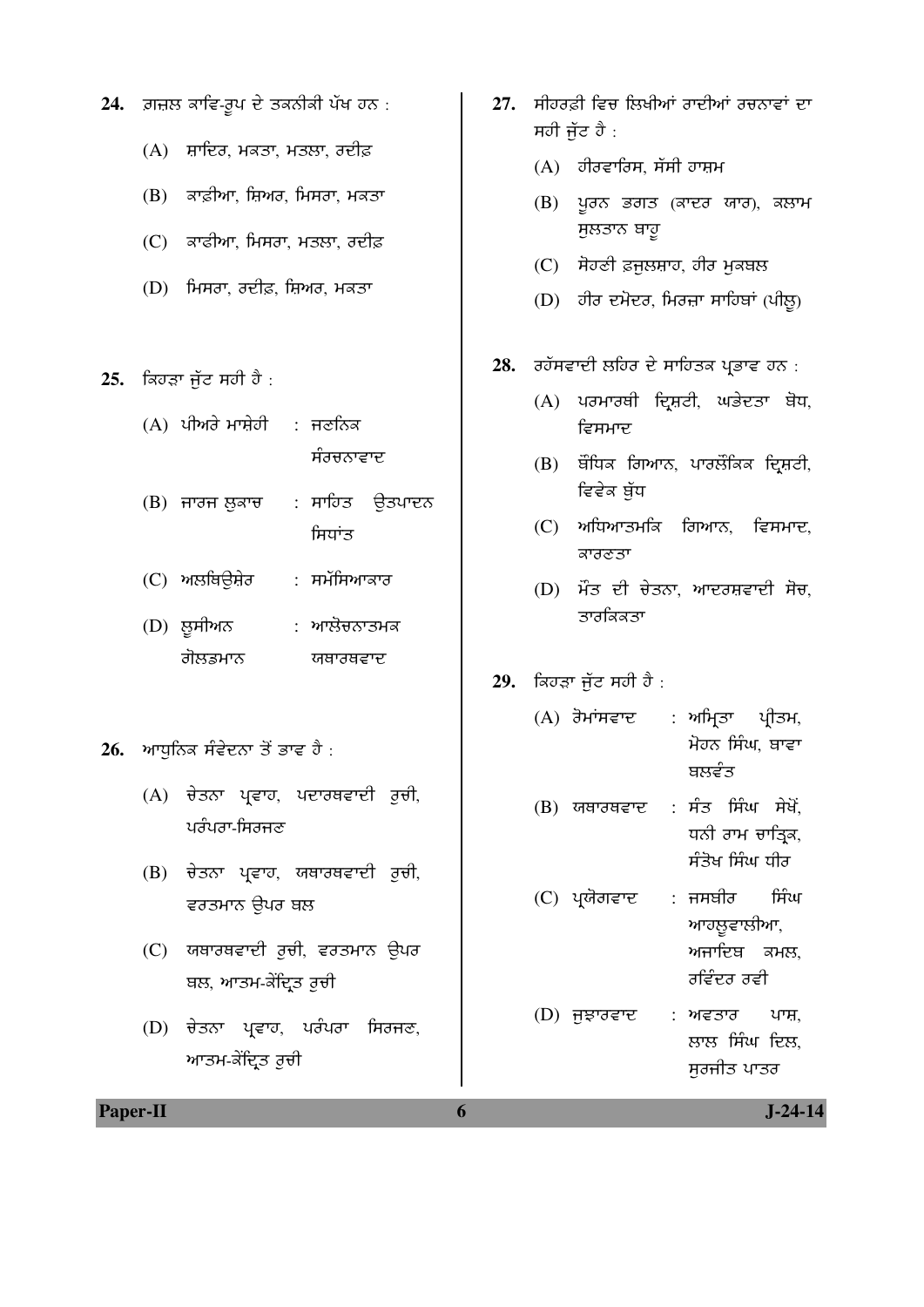- 30. ਸਾਹਿਤ ਦੀ ਇਤਿਹਾਸਕਾਰੀ ਦੇ ਪ੍ਰਮਾਣਕ  $w$ ਧਾਰ ਹਨ:
	- $(A)$  ਪਾਠਕ, ਪ੍ਰਭਾਵ, ਪ੍ਰਵਿਰਤੀ, ਕਾਲ
	- $(B)$  ਰੂਪ, ਸ੍ਰੋਤ, ਪ੍ਰਵਿਰਤੀ, ਲੇਖਕ
	- $(C)$  ਪ੍ਰਵਿਰਤੀ, ਵਿਧਾ, ਸ੍ਰੋਤ, ਸਾਹਿਤਕ ਤੱਥ
	- (D) ਲਹਿਰ, ਸ੍ਰੋਤ, ਰਾਜਨੀਤੀ, ਵਿਧਾ
- 31. (A) ਕਥਨ : ਸਾਹਿਤ-ਇਤਿਹਾਸ ਦੀ ਦ੍ਰਿਸ਼ਟੀ ਤੋਂ ਗੁਰਮਤਿ ਕਾਵਿ-ਧਾਰਾ ਮੱਧਕਾਲੀਨ ਪੰਜਾਬੀ ਸਾਹਿਤ ਦੀ ਹੀ ਨਹੀਂ ਸਗੋਂ ਸਮੁਚੇ ਭਾਰਤੀ ਸਾਹਿਤ ਤੇ ਸਭਿਆਚਾਰ ਦੀ ਗੌਰਵਮਈ ਵਿਰਾਸਤ ਹੈ ।
	- **(R)** ਕਾਰਨ : ਪਰ ਗਰਮਤਿ ਕਾਵਿਧਾਰਾ ਨਾਲ ਸੰਬੰਧਿਤ ਭਗਤਾਂ ਦੀ ਸਿਰਜਿਤ ਵਾ<u>ਣੀ</u> ਨੰ ਹੋਰਨਾਂ ਭਾਸ਼ਾਵਾਂ ਦੇ ਸਾਹਿਤਕ ਇਤਿਹਾਸਾਂ ਵਿਚ ਐਨਾ ਸਨਮਾਨਯੋਗ ਸਥਾਨ ਪ੍ਰਾਪਤ ਨਹੀਂ ਹੋਇਆ ।

ਉਪਰੋਕਤ ਵਿਚੋਂ ਕਿਹੜਾ ਸਹੀ ਹੈ :

- $(A)$   $(A)$  ਪੁਰਨ ਸਹੀ ਪਰ  $(R)$  ਆਂਸ਼ਿਕ ਸਹੀ ਹੈ
- $(B)$  (A) ਪੁਰਨ ਸਹੀ ਪਰ  $(R)$  ਗ਼ਲਤ ਹੈ
- $(C)$   $(A)$  ਤੇ  $(R)$  ਗ਼ਲਤ ਹਨ
- $(D)$   $(A)$   $\overrightarrow{3}$   $(R)$   $\overrightarrow{H}$  $\overrightarrow{0}$   $\overrightarrow{0}$
- 32. ਮਿਥ ਦੇ ਮੁੱਖ ਤੱਤ ਹਨ :
	- $(A)$  ਵਿਸ਼ਵਾਸ਼ਾਂ ਦਾ ਕੋਡੀਕਰਨ
	- (B) ਨੈਤਿਕਤਾ ਦਾ ਪ੍ਰਚਲਨ
	- (C) ਅਨਸ਼ਠਾਨ ਦੀ ਸਥਾਪਨਾ
	- $(D)$  ਉਪਰੋਕਤ ਸਾਰੇ
- 33. ਵਲਾਦੀਮੀਰ ਪ੍ਰਾਪ ਨੇ ਕਿਹੜੇ ਲੋਕ ਕਥਾ-ਰੂਪ ਦਾ ਵਿਸ਼ਲੇਸ਼ਣ ਕੀਤਾ ਹੈ :
	- $(A)$  ਪਸ਼ੁ ਕਥਾ
	- $(B)$  ਪੂਰੀ ਕਥਾ
	- $(C)$  ਦੰਤ ਕਥਾ
	- $(D)$  ਨੀਤੀ ਕਥਾ
- 34. ਲੋਕ ਧਰਮ ਦੇ ਜਨਮ ਦਾ ਮੁੱਖ ਆਧਾਰ ਹੈ :
	- $(A)$  ਲੋਕ ਅਨੁਸ਼ਠਾਨਾਂ ਦਾ ਸਭਿਆਚਾਰੀਕਰਨ
	- (B) ਮਨੁੱਖ ਦੀ ਅਸੁਰੱਖਿਆ ਤੇ ਡਰ ਦੀ ਭਾਵ-ਸਥਿਤੀ
	- (C) ਲੋਕ ਵਿਸ਼ਵਾਸ਼ਾਂ ਦੀ ਤਰਕਯੁਕਤ ਸਥਾਪਨਾ
	- $(D)$  ਲੋਕ ਜੀਵਨ ਦੇ ਅਧਿਆਤਮਿਕ ਵਿਸ਼ਵਾਸ

 **J-24-14 7 Paper-II**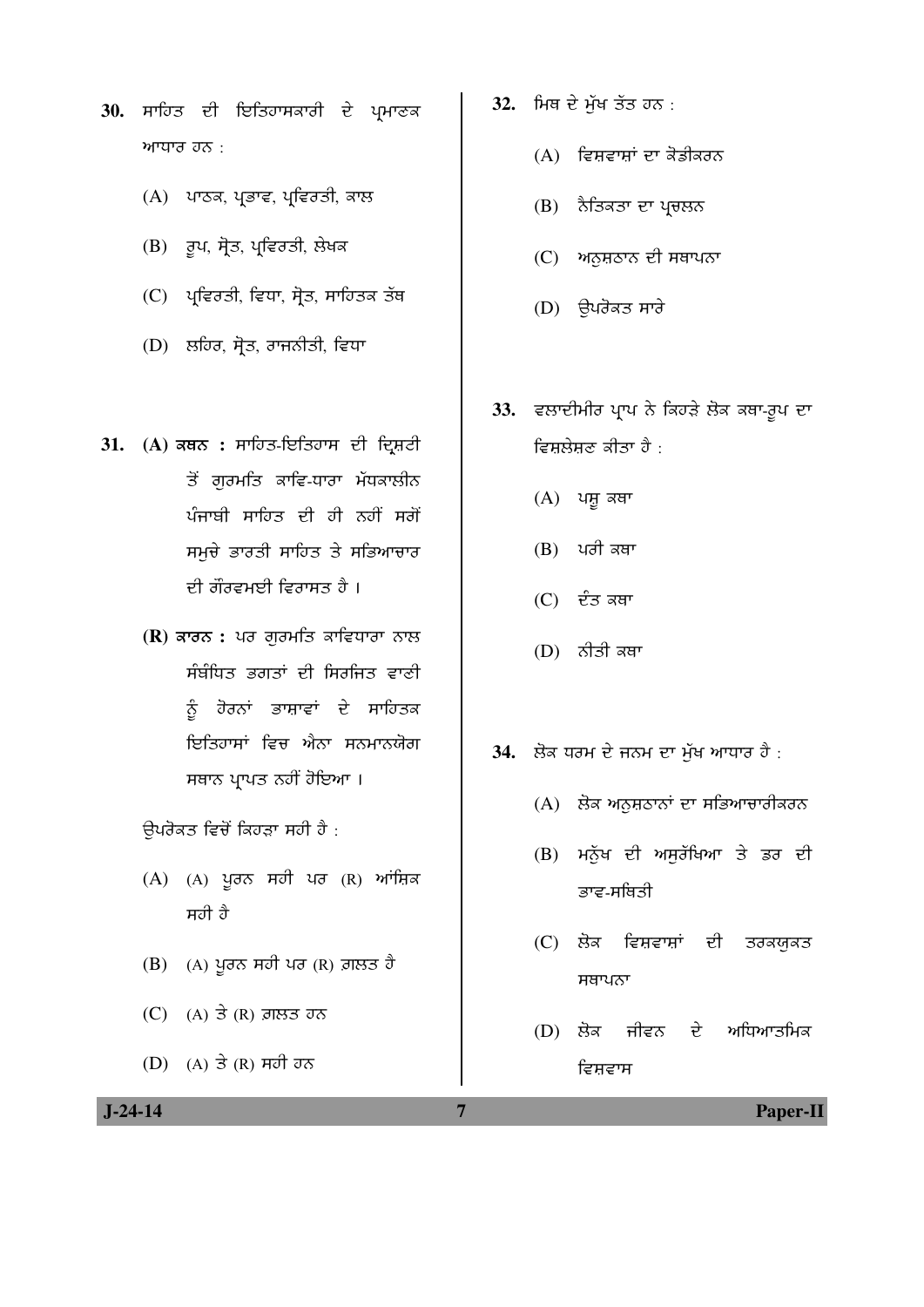- **35.** ਲੋਕਯਾਨ ਕੀ ਹੈ :
	- (A) ਲੋਕ ਮਾਨਸ ਅਤੇ ਲੋਕ ਜੀਵਨ ਦਾ ਸਮੂਹ
	- $(B)$  ਵਿਭਿੱਨ ਜਾਤੀਆਂ ਦੀ ਜੀਵਨ-ਵਿਧੀ ਦਾ ਲੇਖਾ-ਜੋਖਾ
	- $(C)$  ਮਨੁੱਖੀ ਸਮੂਹ ਦੇ ਸਭਿਆਚਾਰਕ ਇਤਿਹਾਸ ਦਾ ਦਰਪਣ
	- $(D)$  ਲੋਕ ਮਾਨਸ ਦਾ ਗਿਆਨਮਈ ਪਾਸਾਰ

## **36.** ÓÞ°Û-**I** ÓÞ°Û-**II**

- a. Claude Levi-**Strauss** 1. Morphology of the Folktale
- b. Vradimir Propp 2. The Study of Folklore
- c. Alan Dundes 3. Structural Study of Myth
- d. Edmund Leach 4. Structural Anthropology
- ਉਪਰੋਕਤ ਦਾ ਸਹੀ ਕ੍ਰਮ ਹੈ :
- a b c d (A) 3 1 4 2 (B) 4 3 1 2 (C) 4 1 2 3

(D) 2 1 4 3

- 37. ਬਿਰਤਾਂਤਕ ਲੋਕ ਕਾਵਿ-ਰੁਪਾਂ ਦਾ ਸਹੀ ਜੁੱਟ ਹੈ :
	- $(A)$  ਲੋਕ ਵਾਰ, ਮਾਹੀਆ, ਲੋਰੀ, ਟੱਪੇ
	- $(B)$  ਸੱਦ, ਅਲਾਹਣੀ, ਲੋਕ ਵਾਰ, ਬੋਲੀ
	- (C) ਢੋਲਾ, ਬਾਰਹਮਾਹ, ਟੱਪੇ, ਲੋਰੀ
	- (D) ਘੋੜੀ, ਸੱਦ, ਢੋਲਾ, ਬਾਰਹਮਾਹ
- 38. ਲੋਕ ਸਾਹਿਤ ਰੂਪਾਂ ਦਾ ਸਹੀ ਜੁੱਟ ਹੈ :
	- $(A)$  ਗਾਥਾ, ਸੁਰਮਗਤੀ ਦੇ ਗੀਤ, ਲੋਰੀ, ਜਨੌਰ ਕਥਾ
	- $(B)$  ਪਿਆਰ ਗੀਤ, ਭਜਨ, ਨ੍ਰਿਤ ਗੀਤ, ਲੋਕਪ੍ਰਿਅ ਗੀਤ
	- (C) ਥੁਝਾਰਤ, ਲੋਕਪ੍ਰਿਅ ਗੀਤ, ਲੋਕ ਵਾਰ, ਚਟਕਲਾ
	- $(D)$  ਨਾਅਤ, ਕਾਰਜਗਤ ਗੀਤ, ਮਿੱਥ, ਵਾਰ
- 39. ਟੈਬ ਦਾ ਸੰਕਲਪ ਕਿਸ ਸਭਿਆਚਾਰਕ ਵਿਹਾਰ ਨਾਲ ਜੁੜਿਆ ਹੈ :
	- $(A)$  ਪ੍ਰਵਿਰਤੀ
	- $(B)$  ਮਨਾਹੀ
	- $(C)$  ਪਛਾਣ
	- $(D)$  ਜੀਵਨ-ਜਾਚ

**Paper-II 8 J-24-14**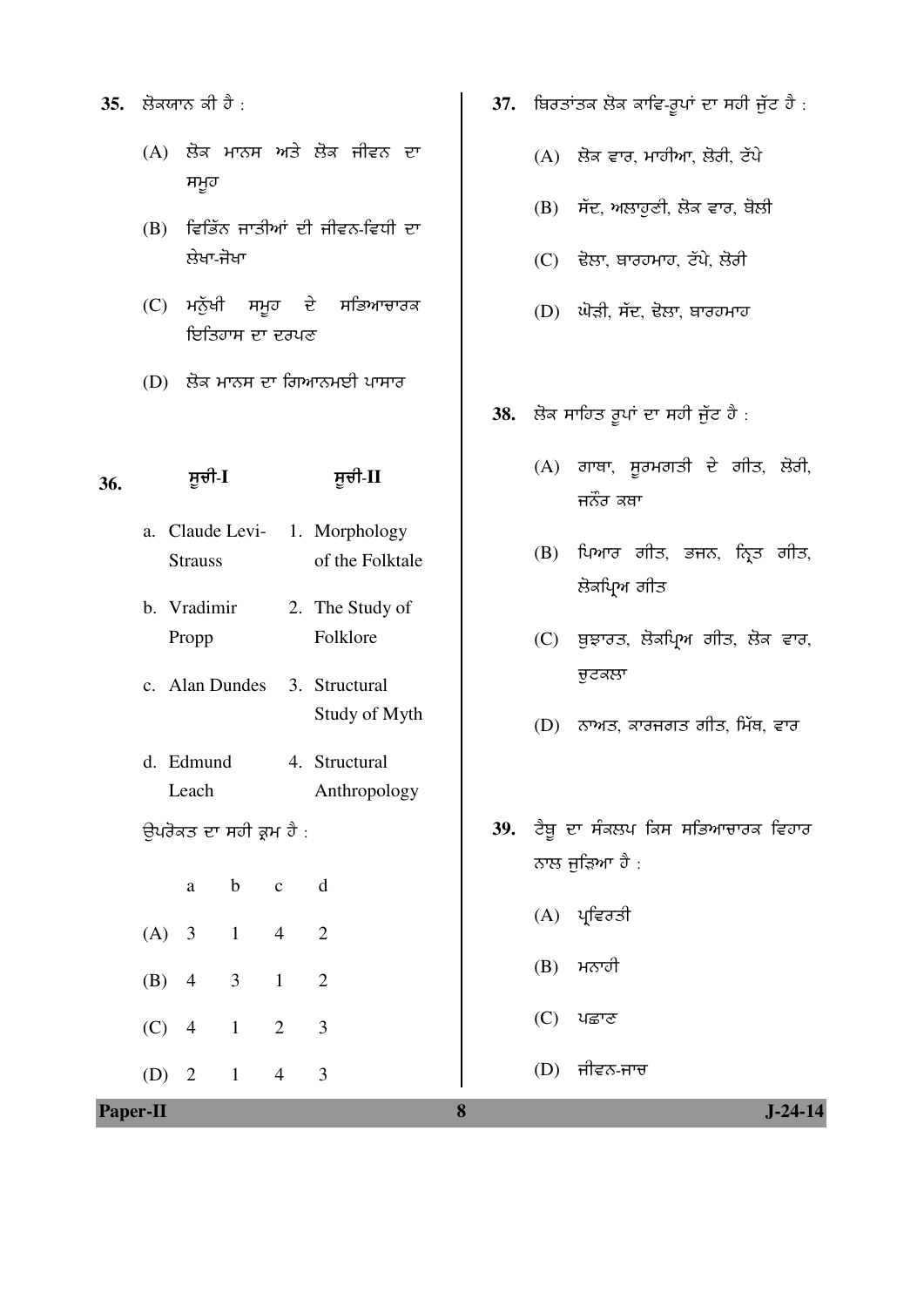- 40. ਲੋਕ ਸਾਹਿਤ ਦੇ ਪਰਿਭਾਸ਼ਕ ਲੱਛਣ ਹਨ :
	- (A) ਸਮੂਹਕਤਾ, ਨਿੱਜਮੂਲਕਤਾ, ਭਾਖਾ ਸੰਜਮ
	- (B) ਨਿੱਜਮੁਲਕਤਾ, ਪਰੰਪਰਾ, ਲੋਕ ਮਾਨਸਿਕਤਾ
	- $(C)$  ਪਰੰਪਰਾ, ਭਾਸ਼ਾਈ ਸਰਲਤਾ, ਇਤਿਹਾਸਕਤਾ
	- (D) ਮੌਖਿਕਤਾ, ਭਾਖਾ ਸੰਜਮ, ਸਮੁਹਕਤਾ
- 41. ਲੋਕ ਗਾਥਾ ੳਤੇ ਆਧਾਰਿਤ ਪੰਜਾਬੀ ਰਚਨਾਵਾਂ ਦਾ ਸਹੀ ਜੱਟ ਹੈ :
	- (A) ਲੁਣਾ, ਪੂਰਨ, ਕਿੰਗ ਮਿਰਜ਼ਾ ਤੇ ਸਪੇਰਾ, ਇਕ ਹੋਰ ਰਾਮਾਇਣ
	- $(B)$  ਸਲਵਾਨ, ਝਨਾਂ ਦੇ ਪਾਣੀ, ਪਰਨ, ਰਾਜਾ ਰਸਾਲ
	- (C) ਲੁਣਾ, ਸੁੰਦਰਾਂ, ਪੂਰਨ ਨਾਥ ਜੋਗੀ, ਸਲਵਾਨ
	- (D) ਰਾਜਾ ਰਸਾਲੂ, ਝਨਾਂ ਦੇ ਪਾਣੀ, ਰਾਵੀ ਕੋਕਲਾਂ, ਸੁੰਦਰਾਂ
- 42. ਸਾਹਿਤ ਦੀ ਇਤਿਹਾਸਕਾਰੀ ਅਤੇ ਸਾਹਿਤ ਸਮੀਖਿਆ ਦੇ ਸੰਬੰਧਿਤ ਖੇਤਰ ਹਨ  $\cdot$ 
	- (A) ਸਾਹਿਤਕ ਵਿਸ਼ਲੇਸ਼ਣ, ਪਾਠਕ <u>ਅਨਕਿਆ, ਭਾਸ਼ਾ ਸੈਲੀ</u>
	- (B) ਸਾਹਿਤ-ਪਾਠਾਂ ਦੀ ਮਹੱਤਤਾ, ਸਮਾਜ-ਸਭਿਆਚਾਰਕ ਪਰਿਪੇਖ, ਸਾਹਿਤਕ ਮੱਲਾਂਕਣ
	- (C) ਕਾਲਕ੍ਰਮਿਕਤਾ, ਪ੍ਰਮਾਣਕ ਪਾਠ, ਕਲਾਤਮਕ ਵਿਸ਼ੇਸ਼ਤਾ
	- $(D)$  ਵਿਸ਼ੇਮੁਲਕ ਆਧਾਰ, ਵਿਚਾਰਧਾਰਾ, ਸਾਹਿਤਕ ਯੋਗਦਾਨ
- 43. (A) ਕਥਨ : ਸਾਹਿਤ ਦੇ ਵਿਹਾਰਕ ਅਧਿਐਨ ਦਾ ਮਨੋਰਥ ਨਿਰਧਾਰਿਤ ਕਰਨਾ ਮੁਸ਼ਕਿਲ ਨਹੀਂ ਕਿਉਂਕਿ ਇਸ ਦਾ ਮੁੱਖ <u>ਮੰਤਵ ਰਚਨਾ ਦੀ ਸਰਬਾਂਗੀ</u> ਵਿਆਖਿਆ ਹੈ ।
	- **(R)** ਕਾਰਨ : ਪਰ ਜੇ ਉਪਰੋਕਤ ਆਧਾਰ ਉਪਰ ਚੱਲੀਏ ਤਾਂ ਵਿਹਾਰਕ ਆਲੋਚਨ<u>ਾ</u> ਦੀ ਸੀਮਾ ਰੇਖਾ ਨਿਰਧਾਰਿਤ ਕਰਨ<u>ੀ</u> ਜਟਿਲ ਵੀ ਹੈ ਤੇ ਅਸੰਭਵ ਵੀ ।

ਉਪਰੋਕਤ ਵਿਚੋਂ ਕਿਹੜਾ ਸਹੀ ਹੈ :

- $(A)$   $(A)$  ਅਤੇ  $(R)$  ਦੋਵੇਂ ਸਹੀ ਹਨ
- (B) (A) ਸਹੀ ਹੈ ਤੇ (R) ਆਂਸ਼ਿਕ ਸਹੀ ਹੈ
- $(C)$  (A) ਅਤੇ  $(R)$  ਦੋਵੇਂ ਗ਼ਲਤ ਹਨ
- $(D)$  (A) ਆਂਸ਼ਿਕ ਸਹੀ ਹੈ ਤੇ (R) ਸਹੀ ਹੈ
- 44. ਪੰਜਾਬੀ ਖੋਜ-ਪਬੰਧ ਲਿਖਣ ਲਈ ਕਿਹੜੀ ਸਟਾਈਲ-ਸ਼ੀਟ ਵਧੇਰੇ ਯੋਗ ਹੈ $\,$ :
	- (A) ਐਲ. ਐਸ. ਆਈ.
	- $(B)$   $n\hbar H$   $n\hbar g$   $\partial \overline{\partial}$ .
	- (C) ਸ਼ਿਕਾਗੋ ਸਟਾਈਲ ਮੈਨੂਅਲ
	- $(D)$   $\vec{a}$ ,  $\vec{v}$ ,  $\vec{b}$ ,  $\vec{c}$ .
- 45. ਪੰਜਾਬੀ ਖੋਜ ਨਾਲ ਸੰਬੰਧਿਤ ਰਸਾਲਿਆਂ ਦਾ ਕਿਹੜਾ ਜੁੱਟ ਸਹੀ ਹੈ :
	- $(A)$  ਸ਼ਬਦ, ਪਰਖ, ਪ੍ਰਤੀਮਾਨ, ਪ੍ਰਵਚਨ
	- $(B)$  ਪਰਖ, ਖੋਜ ਦਰਪਣ, ਆਲੋਚਨਾ, ਸਮਦਰਸ਼ੀ
	- $(C)$  ਖੋਜ ਪਤਿਕਾ, ਆਲੋਚਨਾ, ਸਿਰਜਣਾ, ਸ਼ਬਦ
	- $(D)$  ਕਹਾਣੀ ਧਾਰਾ, ਖੋਜ ਦਰਪਣ, ਪੰਜਾਬੀ ਦੁਨੀਆਂ, ਸਮਦਰਸ਼ੀ

 **J-24-14 9 Paper-II**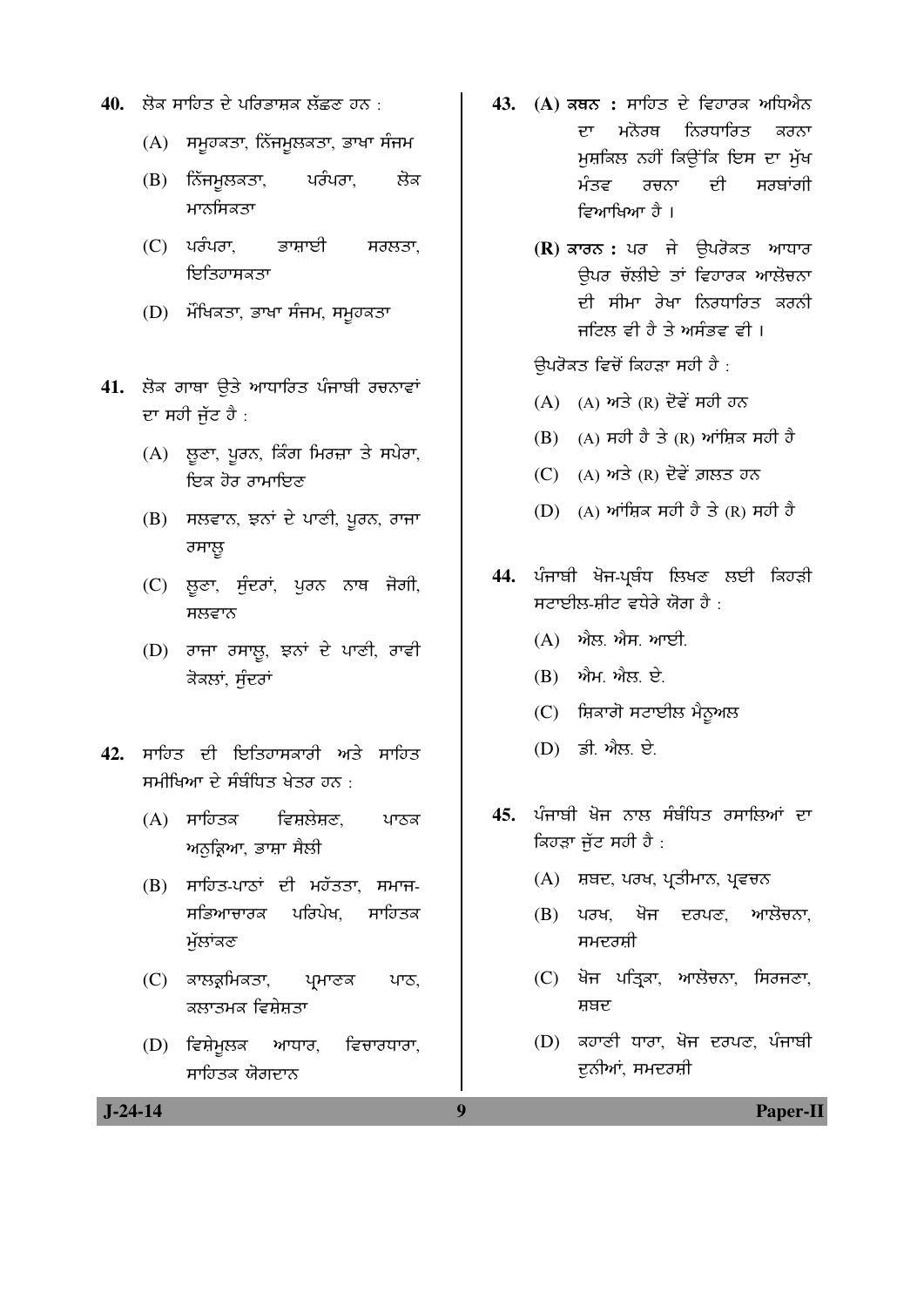**46.** ਕਿਹੜਾ ਜੁੱਟ ਸਹੀ ਹੈ :

- $(A)$  ਮਾਰਕਸਵਾਦੀ : ਪ੍ਰੋ. ਕਿਸ਼ਨ ਸਿੰਘ, ਡਾ. ਤੇਜਵੰਤ ਗਿੱਲ, ਰਵਿੰਦਰ ਰਵੀ
- $(B)$  ਚਿਹਨ-ਵਿਗਿਆਨਕ : ਡਾ. ਹਰਜੀਤ ਗਿੱਲ, ਡਾ. ਸਰਜੀਤ ਲੀ, ਨਜਮ ਹੁਸੈਨ ਸੱਯਦ
- $(C)$  ਵਿਵਹਾਰਕ ਆਲੋਚਨਾ : ਡਾ *ਹਰਿਭੁ*ਜਨ ਸਿੰਘ, ਡਾ. ਪੇਮ ਪਕਾਸ਼ ਸਿੰਘ, ਡਾ. ਦੀਵਾਨ ਸਿੰਘ
- $(D)$  ਸੰਰਚਨਾਵਾਦੀ : ਡਾ. ਹਰਜੀਤ ਗਿੱਲ, ਡਾ. ਕੇਸਰ ਸਿੰਘ ਕੇਸਰ, ਡਾ. ਕਰਨੈਲ ਸਿੰਘ ਬਿੰਦ
- 47. ਖੇਤਰੀ ਖੋਜ-ਵਿਧੀ ਦੇ ਮੁੱਖ ਸੰਦ ਹਨ :
	- $(A)$  ਪਰਿਕਲਪਨਾ, ਪ੍ਰਸ਼ਨਾਵਲੀ, ਮੁਲਾਕਾਤ,  $H$ ਚਕ
	- (B) ਟੇਬਲ-ਵਿਧੀ, ਪ੍ਰਸ਼ਨਾਵਲੀ, ਟੇਪ-*ਰਿਕਾਰਡਰ, ਸੂਚਕ*
	- (C) ਪ੍ਰਸ਼ਨਾਵਲੀ, ਟੇਪ-ਰਿਕਾਰਡਰ, ਸੂਚਕ, ਮੁਲਾਕਾਤ
	- (D) ਪ੍ਰਸ਼ਨਾਵਲੀ, ਟੇਪ-ਰਿਕਾਰਡਰ, ਸੂਚਕ, ਪੁਸਤਕ-ਸੂਚੀ

ਪੈਰਾ ·

ਕਿੱਸਾਕਾਰੀ, ਪੰਜਾਬੀ ਸਾਹਿਤ ਦੀ ਇਕ ਵਿੱਲਖਣ ਅਤੇ ਮਹੱਤਵਪੂਰਨ ਕਾਵਿ ਪਰੰਪਰਾ ਹੈ, ਜਿਹੜੀ ਪਿਛਲੇ ਚਾਰ ਸੌ ਵਰਿਆਂ ਤੋਂ ਲਾਗਤਾਰ ਚਲੀ ਆ ਰਹੀ ਹੈ । ਪੰਜਾਬੀ ਸਾਹਿਤ ਵਿਚ ਗਲਪ ਅਤੇ ਦੁਖਾਂਤ ਸਾਹਿਤ ਦੀਆਂ ਪਰੰਪਰਾਵਾਂ ਦਾ ਆਰੰਭ ਵੀ ਦਿਨਾਂ ਤੋਂ ਹੀ ਹੋਇਆ ਪ੍ਰਤੀਤ ਹੁੰਦਾ ਹੈ । ਇਨ੍ਹਾਂ ਵਿਚ ਸੁਫ਼ੀ ਅਧਿਆਤਮਵਾਦ ਦੀ ਸਥਾਪਨਾ ਨਹੀਂ ਹੋਈ, ਹਰ ਥਾਂ ਭੌਤਿਕਤਾ ਵਿਦਮਾਨ ਹੈ । ਇਨ੍ਹਾਂ ਵਿਚ ਪੰਜਾਬੀਆਂ ਦਾ ਉਡਰਦਾ ਉਤਸ਼ਾਹ ਅਤੇ ਅਸੀਮ ਅਭਿਮਾਨ ਸੰਚਿਤ ਹੈ। ਇਨ੍ਹਾਂ ਦੀ ਰਚਨਾ 'ਬਹੁ-ਜੂਨ-ਸੁਖਾਇ' ਨਿਮਿਤ ਹੋਈ ਸੀ । ਇਨ੍ਹਾਂ ਵਿਚ ਪ੍ਰਚਲਿਤ ਰੀਤੀ ਰਿਵਾਜਾਂ, ਵਿਸ਼ਵਾਸਾਂ ਅਤੇ ਭਾਵਧਾਰਾਵਾਂ ਦਾ ਵੀ ਪੂਰੀ ਤਰ੍ਹਾਂ ਵਰਣਨ ਮਿਲਦਾ ਹੈ । ਇਤਨਾ ਹੀ ਨਹੀਂ ਇਨ੍ਹਾਂ ਕਿੱਸਿਆਂ ਵਿਚ ਆਈਆਂ ਕਥਾਵਾਂ, ਭਾਵਨਾਵਾਂ ਅਤੇ ਵਿਚਾਰਧਾਰਾਵਾਂ ਦਾ ਜਿਤਨਾ ਅਮਿਟ ਪਭਾਵ ਪੰਜਾਬੀ ਜਨ-ਜੀਵਨ ਉਤੇ ਪਿਆ ਹੈ, ਉਤਨਾ ਸ਼ਾਇਦ ਕਿਸੇ ਹੋਰ ਸਾਹਿਤਕ ਰੂਪ ਦਾ ਨਹੀਂ । ਆਪਣੀ ਸਰਲ ਸੁਬੋਧ ਭਾਸ਼ਾ ਅਤੇ ਹਰਮਨਪਿਆਰੀ ਕਥਾਨਕ ਸ਼ੈਲੀ ਕਰਕੇ ਕਿੱਸੇ ਅੱਜ ਤਕ ਜਨ ਸਾਹਿਤ ਰਹੇ ਹਨ । ਇਹ ਇਕ ਪਕਾਰ ਦੇ ਲੋਕ ਵੇਦ ਹਨ ਜਿਨ੍ਹਾਂ ਵਿਚ ਜਾਤੀਯ ਘਟਨਾਵਾਂ ਚਿਤ੍ਰਿਤ ਹੋਈਆਂ ਹਨ ਅਤੇ ਜਿਨ੍ਹਾਂ ਨੇ ਜਨ ਜੀਵਨ ਵਿਚ ਸਰਬੋਤਮ ਥਾਂ ਬਣਾਦੀ ਰੋਦੀ ਹੈ ।

- 48. ਇਸ ਪੈਰੇ ਦਾ ਮੱਖ ਥੀਮ ਕੀ ਹੈ ?
	- $(A)$  ਪੰਜਾਬੀ ਕਿੱਸਾ ਕਾਵਿ ਦੀ ਹੋਂਦ-ਵਿਧੀ ਦਾ ਸਰੂਪ
	- $(B)$  ਪੰਜਾਬੀ ਕਿੱਸਾ ਕਾਵਿ ਦੀਆਂ ਕਥਾਨਕ ਜਗਤਾਂ
	- (C) ਪੰਜਾਬੀ ਕਿੱਸਾ ਕਾਵਿ ਦੀਆਂ ਰੁਪਾਕਾਰਕ ਵਿਸ਼ੇਸ਼ਤਾਵਾਂ
	- (D) ਪੰਜਾਬੀ ਕਿੱਸਾ ਕਾਵਿ ਦੇ ਮੂਲ ਸਰੋਕਾਰ

**Paper-II** J-24-14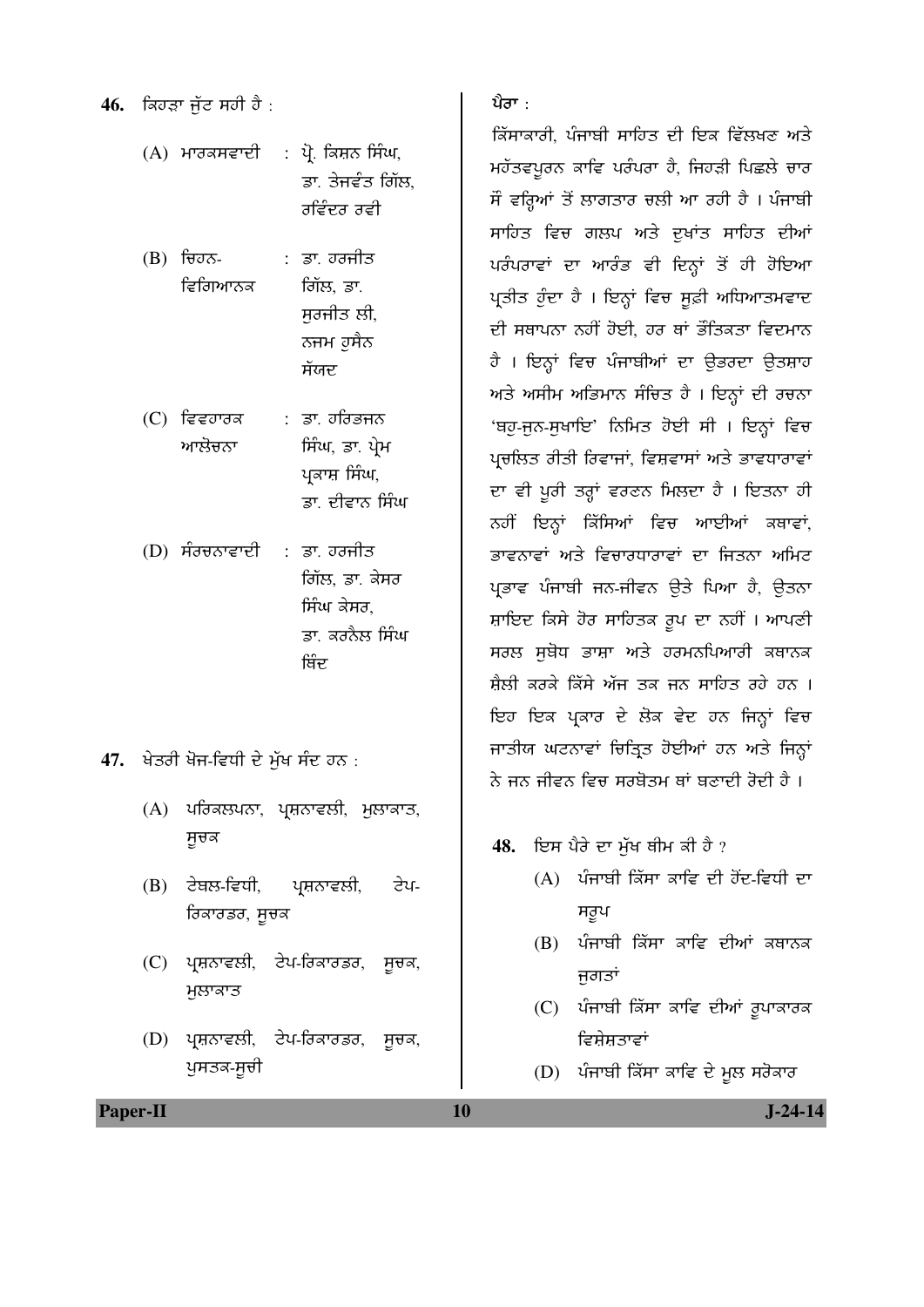- 49. ਪੰਜਾਬੀ ਕਿੱਸਾ ਕਾਵਿ ਕਿਸ ਸਾਹਿਤ-ਪਰੰਪਰਾ ਦਾ ਆਦਿ ਬਿੰਦੂ ਹੈ :
	- $(A)$  ਗਲਪ ਤੇ ਬਿਰਤਾਂਤ
	- $(B)$  ਗਲਪ ਤੇ ਦੁਖਾਂਤ
	- $(C)$  ਬਿਰਤਾਂਤ ਤੇ ਕਵਿਤਾ
	- $(D)$ ਂ ਗਲਪ ਤੇ ਰੋਮਾਂਟਿਕ ਕਾਵਿ
- 50. **ਕਿੱਸਾ ਕਾਵਿ ਧਾਰਾ ਦੇ ਹਰਮਨ ਪਿਆਰਾ ਹੋਣ** ਦਾ ਮੁੱਖ ਕਾਰਨ ਹੈ :
	- $(A)$  ਰੀਤੀ ਰਿਵਾਜਾਂ, ਵਿਸ਼ਵਾਸਾਂ ਤੇ ਣਾਵਧਾਰਾਵਾਂ ਦੀ ਪੇਸ਼ਕਾਰੀ
	- $(B)$  ਸਰਲ ਸੁਬੋਧ ਭਾਸ਼ਾ, ਕਥਾਨਕ ਸ਼ੈਲੀ, ਰੁਮਾਂਸ ਤੇ ਪ੍ਰੇਮ ਦਾ ਮਿਸ਼੍ਰਨ
	- $(C)$  ਕਥਾਵਾਂ, ਭਾਵਨਾਵਾਂ ਤੇ ਵਿਚਾਰਧਾਰਾਵਾਂ ਦਾ ਸੰਜੋਗ
	- $(D)$  ਰੀਤੀ-ਰਿਵਾਜ, ਕਥਾਵਾਂ ਤੇ ਵਿਚਾਰਧਾਰਾਵਾਂ ਦੀ ਪੇਸ਼ਕਾਰੀ